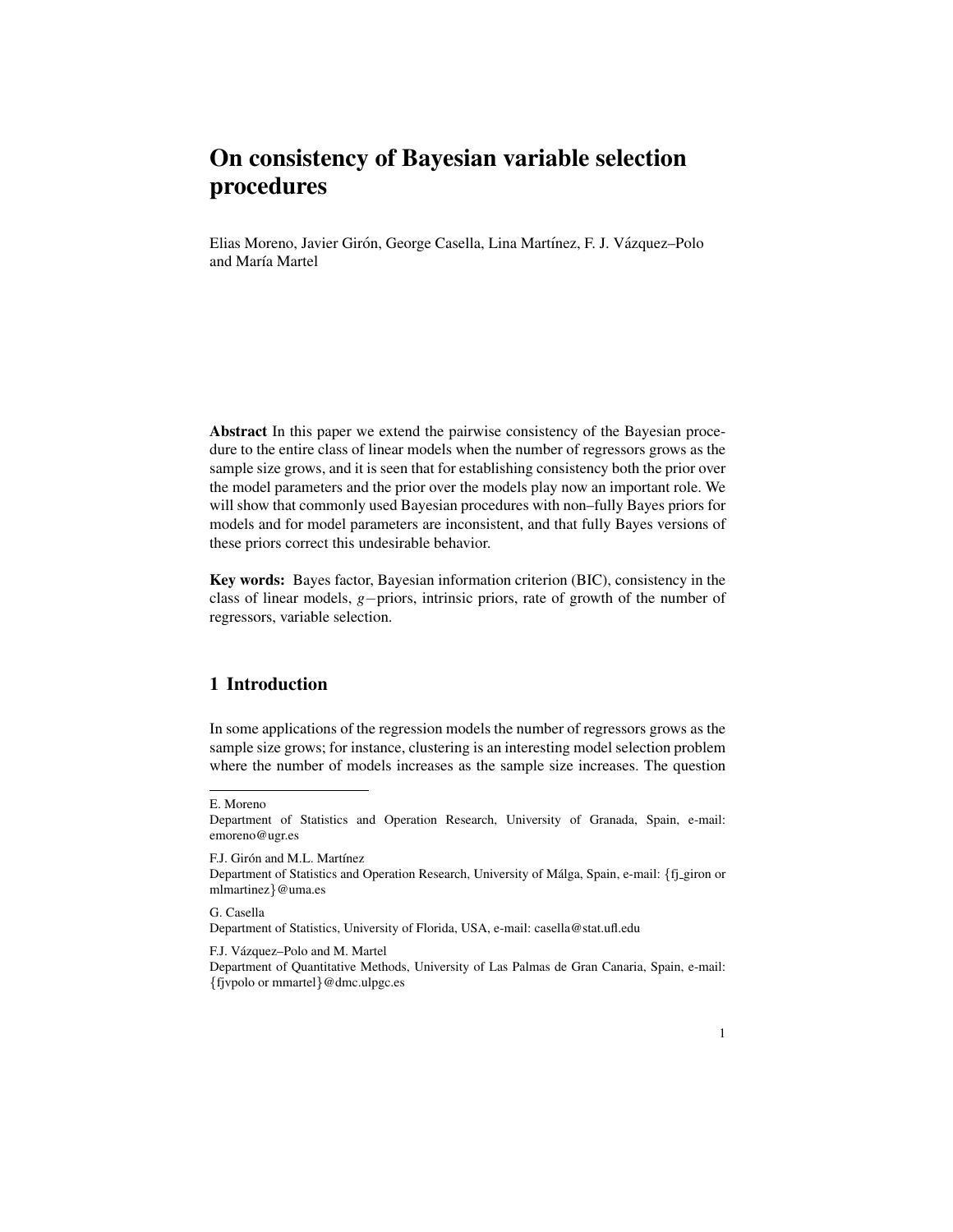is whether consistency of the Bayesian variable selection procedure holds in this context. A partial answer to this question was given in Moreno et al. (2010), where consistency of the Bayes factor (pairwise consistency) for nested models when the number of regressor *k* increases with rate  $k = O(n^b)$ ,  $b \le 1$ , was considered. It was there proved that any pair of nested regression models for which the Bayes factor has an asymptotic approximation equivalent to the BIC (Schwarz, 1978), is a consistent procedure for  $b < 1$ , but it is not for  $b = 1$ . Note that the BIC is a valid approximation for a wide class of prior distributions on the model parameters. It was also seen that the Bayes factor for the intrinsic priors considerably improves the BIC asymptotic behavior.

Nevertheless, variable selection in regression is carried out in the entire class of normal regression models  $\mathfrak{M}$  that contains nested and also nonnested models, and we wonder if the pairwise consistency when  $k = O(n^b)$ ,  $b \le 1$ , can be extended to the class M. We shall show here that the answer to this question depends not only on the Bayes factor but also on the prior over the class of models M. In fact, some commonly used Bayes factors and priors over models in the case of finite *k*, provide inconsistent Bayesian variable selection procedures in the class M as *k* grows with *n*.

### 2 Background

Let *Y* represents an observable random variable and  $X_1, \ldots, X_k$  a potential set of explanatory regressors related through the normal linear model

$$
Y = \alpha_0 + \alpha_1 X_1 + \ldots + \alpha_k X_k + \varepsilon_k, \ \varepsilon_k \sim N(0, \sigma_k^2),
$$

where the vector of regression coefficients  $\alpha_{k+1} = (\alpha_0, \alpha_1, ..., \alpha_k)'$  and the variance error  $\sigma_k^2$  are unknown. For a dataset  $(y, X)$ , we denote the full model as  $M_k$  with sampling normal distribution  $N_n(y|X_{k+1}\alpha_{k+1}, \sigma_k^2 \mathbf{I}_n)$ , where y is a vector of dimension *n* of independent observations of *Y* and  $X_{k+1}$  a  $n \times (k+1)$  design matrix of full rank that involves *k* regressors. The intercept only model  $N_n(y|\mu_0 \mathbf{1}_n, \sigma_0^2 \mathbf{I}_n)$  will be denoted as  $M_0$ .

The class of regression models defined by all possible subsets of regressors of  $\{X_1, \ldots, X_k\}$  will be denoted as  $\mathfrak{M}$  the number of which is  $2^k$ . A generic sampling model in the class containing *j* of the potential *k* regressors with sampling density  $N_n(y|X_{j+1}\beta_{j+1},\sigma_j^2I_n)$ , where  $\beta_{j+1} = (\beta_0,\beta_1,...,\beta_j)$  is an unknown vector of regression coefficients,  $X_{j+1}$  is the  $n \times (j+1)$  design submatrix of  $X_{k+1}$  and  $\sigma_j^2$  is the unknown variance error, will be denoted as  $M_j$ . There are  $\begin{pmatrix} k \\ j \end{pmatrix}$ *j*  $\bigg)$  such a  $M_j$  models and this subclass is denoted as  $\mathfrak{M}_j$ . It is clear that  $\mathfrak{M} = \cup_{j=0}^k \mathfrak{M}_j$ . The developments in the paper will be clear using this somewhat ambiguous, but simpler, notation.

Given a dataset  $(y, X)$  coming from an unknown model  $M_T$  in  $\mathfrak{M}$ , and the priors for models and model parameters  $\{\pi(\beta_j, \sigma_j|M_j)\pi(M_j), M_j \in \mathfrak{M}\}\)$ , the model pos-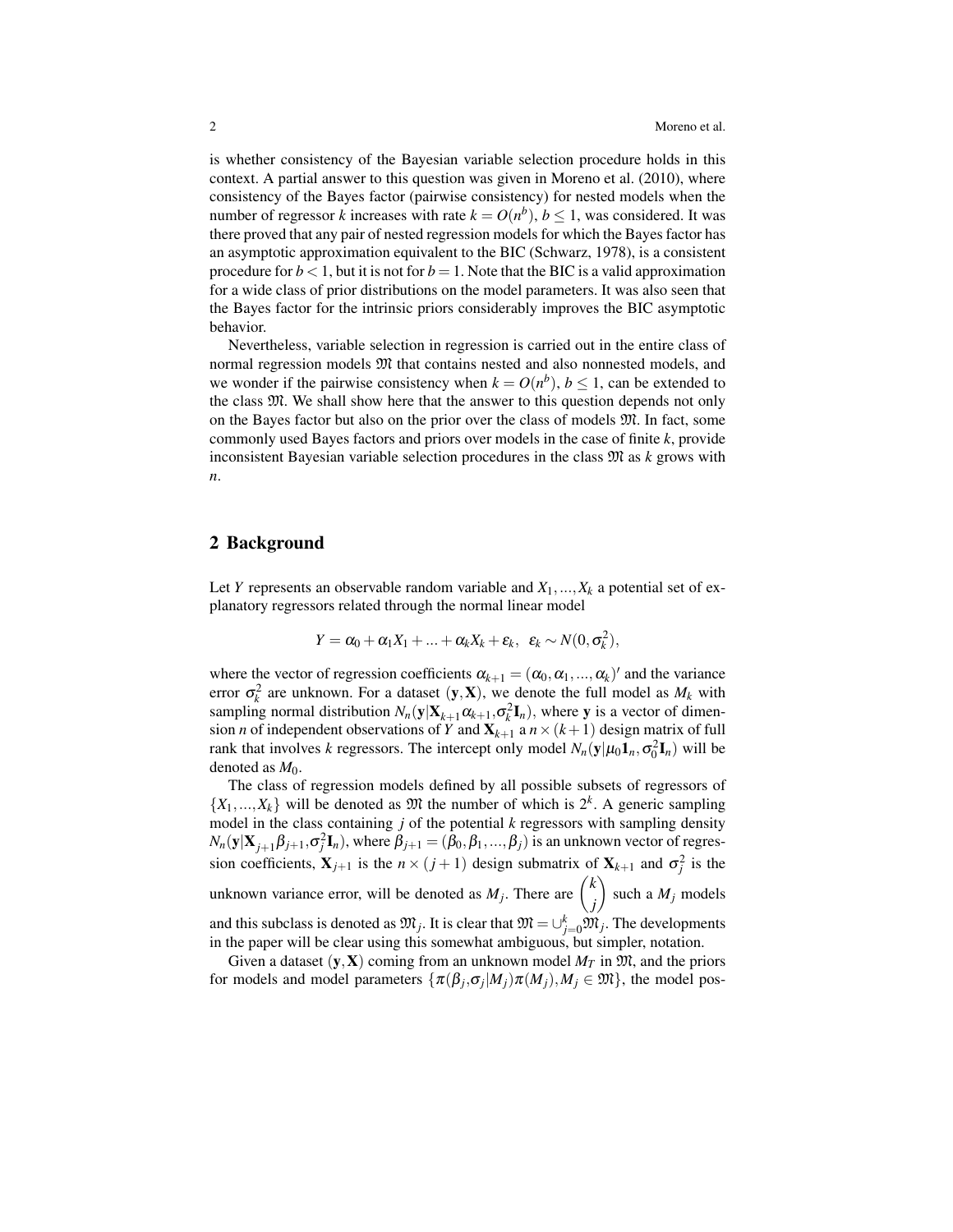terior probability of model  $M_j$ , which is used as the variable selector, is formally given by

$$
\Pr(M_j|\mathbf{y},\mathbf{X}) = \frac{B_{j0}(\mathbf{y},\mathbf{X}) \pi(M_j)/\pi(M_0)}{1 + \sum_{\substack{M_\gamma \in \mathfrak{M} \\ M_\gamma \neq M_0}} B_{\gamma 0}(\mathbf{y},\mathbf{X}) \pi(M_\gamma)/\pi(M_0)}, M_j \in \mathfrak{M},
$$

where the Bayes factor  $B_{j0}(\mathbf{y}, \mathbf{X})$  is

$$
B_{j0}(\mathbf{y}, \mathbf{X}) = \frac{\int N_n(\mathbf{y}|\mathbf{X}_j\boldsymbol{\beta}_j, \sigma_j^2 \mathbf{I}_n)\pi(\boldsymbol{\beta}_j, \sigma_j)d\boldsymbol{\beta}_j d\sigma_j}{\int N_n(\mathbf{y}|\alpha_0, \sigma_0^2 \mathbf{I}_n)\pi(\alpha_0, \sigma_0)d\alpha_0 d\sigma_0}
$$

The advantage of the above expression for the model posterior probability is that all the Bayes factors in it involves nested models. This approach is called encompassing from below variable selection (Girón et al., 2006). We coud also use the encompassing from above approach in which all the Bayes factors are of the form  $B_{ik}$ (y, **X**) (Casella and Moreno 2006).

For the dataset  $(y, X)$  the expressions of the Bayes factors for comparing  $M_0$ versus  $M_j$  for the *g*−priors with *g* = *n*,  $B_{j0}$ , for the mixture of *g*−priors with mixing distribution an inverse Gamma $(g|1/2, n/2)$ ,  $B_{j0}^{Mix}$ , and for the intrinsic prior,  $B_{j0}^{IP}$ , are given by

$$
B_{j0} = \frac{(1+n)^{(n-j-1)/2}}{(1+n\mathcal{B}_{j0})^{(n-1)/2}},
$$
\n(1)

.

$$
B_{j0}^{Mix} = \frac{(n/2)^{1/2}}{\Gamma(1/2)} \int_0^\infty \frac{(1+g)^{(n-j-1)/2}}{(1+g\mathcal{B}_{j0})^{(n-1)/2}} g^{-3/2} \exp\left(-\frac{n}{2g}\right) dg,\tag{2}
$$

where the integral on  $\mathbb{R}^+$  does not have an explicit expression and needs numerical integration on  $(0, \infty)$ , and

$$
B_{j0}^{IP} = \frac{2}{\pi} (j+2)^{j/2} \int_0^{\pi/2} \frac{\sin^j \varphi (n+(j+2)\sin^2 \varphi)^{(n-j-1)/2}}{(n\mathcal{B}_{j0}+(j+2)\sin^2 \varphi)^{(n-1)/2}} d\varphi, \tag{3}
$$

where the integral does not have an explicit expression and needs numerical integration on  $(0, \pi/2)$ . These three Bayes factors depend on the data through the same statistic  $\mathcal{B}_{j0}$ , which is the ratio of the square sum of the residuals of model  $M_j$  and *M*0, that is

$$
\mathscr{B}_{j0} = \frac{\mathbf{y}'(\mathbf{I} - \mathbf{H}_j)\mathbf{y}}{\mathbf{y}'(\mathbf{I} - \frac{1}{n}\mathbf{1}_n\mathbf{1}_n')\mathbf{y}},\tag{5}
$$

where  $\mathbf{H}_j$  is the hat matrix associated to  $\mathbf{X}_j$ .

The prior over the class of models we consider are known as the independent Bernoulli prior and are given by

$$
\pi(M_j|\theta) = \theta^{j}(1-\theta)^{k-j}, \ \ 0 \le \theta \le 1,
$$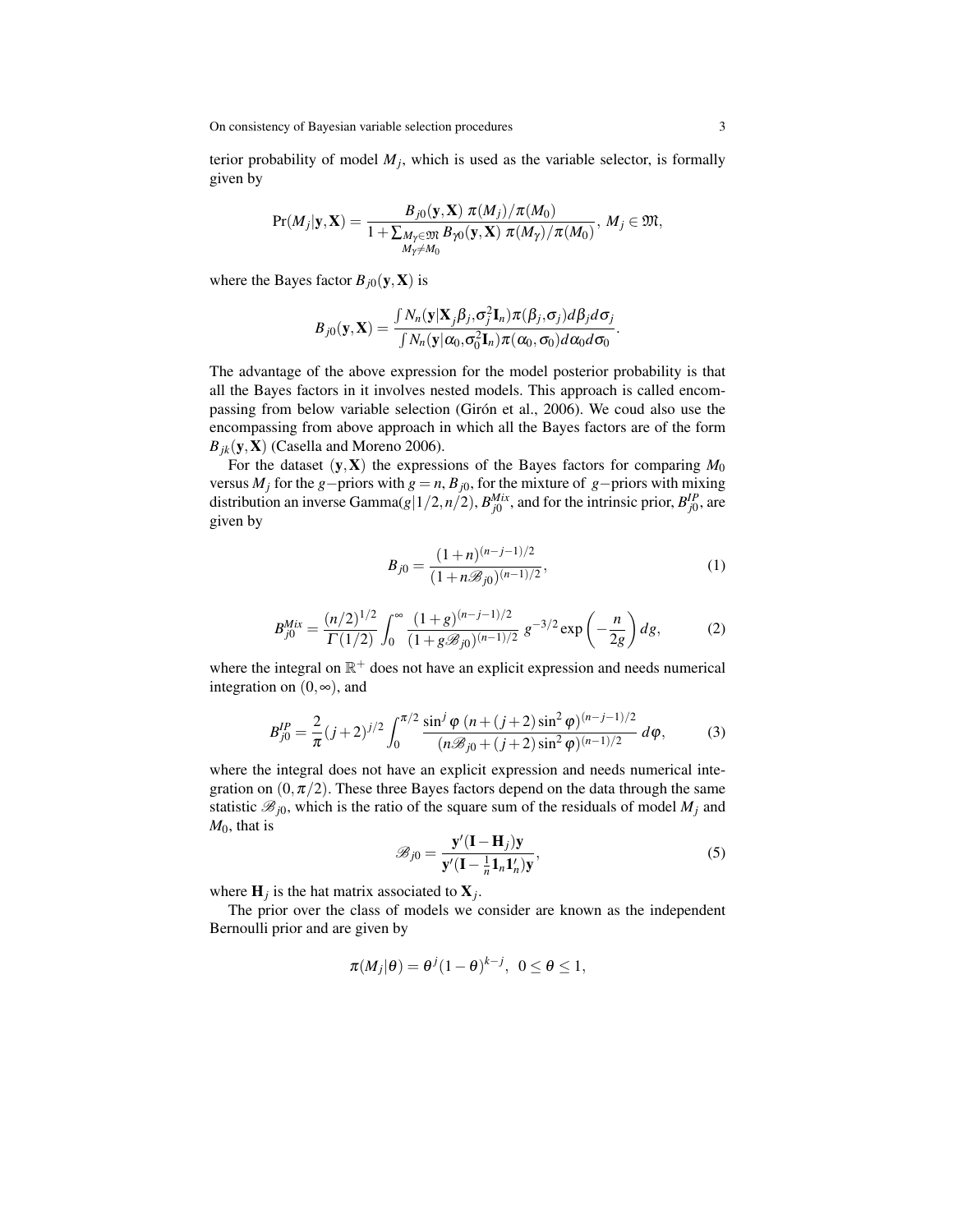where  $\theta$  is an unknown hyperparameter the meaning of which is the probability that a regressor is included in the model. The rationale for this prior is that all the regressors have *a priori* the same probability of inclusion. Note that when  $\theta = 1/2$ the uniform prior is obtained. If we assume a uniform distribution for  $\theta$ , and the class  $\mathfrak{M}$  is decomposed as  $\mathfrak{M} = \cup_{j=0}^k \mathfrak{M}_j$ , a hierarchical uniform prior for the models is obtained, that is

$$
\pi^{HU}(M_j) = \pi^{HU}(M_j|\mathfrak{M}_j)\pi^{HU}(\mathfrak{M}_j)
$$
  
= 
$$
\int_0^1 \theta^j (1-\theta)^{k-j} d\theta = \binom{k}{j}^{-1} \frac{1}{k+1}.
$$

This means that conditional on the class  $\mathfrak{M}_j$  the model prior  $\pi^{HU}(M_j|\mathfrak{M}_j)$  is uniform, and the marginal  $\pi^{HU}(\mathfrak{M}_j)$  of the classes  $\{\mathfrak{M}_j, j=0,1,...,k\}$  is also uniform.

## 3 Consistency in the class  $\mathfrak{M}$  when  $k = O(n^b)$  for  $b \leq 1$

Let us define the random variable  $X_k = j/k$ ,  $j = 0, ..., k$ , that takes values in [0,1] and indicates the proportion of regressors with respect to *k* in the class  $\mathfrak{M}_j$ ,  $j = 0, ..., k$ , and having the probability distribution given by

$$
Pr[X_k = \frac{j}{k}] = Pr(\mathfrak{M}_j|k, \mathbf{y}, \mathbf{X}), \ j = 0, ..., k.
$$

Definition 1. A Bayesian procedure is star consistent when sampling from the null  $M_0 \equiv \mathfrak{M}_0$ , if

$$
\lim_{n\to\infty} \Pr[X_k \leq \varepsilon] = 1, [M_0].
$$

Theorem 1. *If we sample from M*<sup>0</sup> *and the rate of growing of the number of regressors*  $k$  *is*  $k = 0(n<sup>b</sup>)$  *for any*  $b < 1$ *, we have that* 

- *(i) the Bayesian variable selection procedures given by the Bayes factors Bj*0, *B Mix j*0 and  $B_{j0}^{\text{IP}}$  and the hierarchical uniform prior over models  $\{\pi^{\text{HU}}(M_j), M_j \in \mathfrak{M}\},$ *are consistent in the class* M*.*
- *(ii) Further, if the prior over models is the independent Bernoulli*  $\pi(M_j|\theta)$ *,*  $M_j \in \mathfrak{M}$ *, the Bayesian procedure for B*<sub>*j*0</sub>*, is consistent for b* < 1/2*, inconsistent for b* = 1/2, and star consistent for  $b > 1/2$ . The Bayesian procedures for  $B_{j0}^{Mix}$  and  $B_{j0}^{IP}$ *are only star consistent*

**Theorem 2.** Assuming that  $\lim_{n\to\infty} n/j = r > 1$ , that is  $k = 0(n)$ , we have that:

*(i) The Bayes factor Bj*<sup>0</sup> *satisfies*

$$
\lim_{n\to\infty}B_{j0}=\bigg\{\begin{matrix} 0, \, [M_0],\\ 0, \, [M_j].\end{matrix}
$$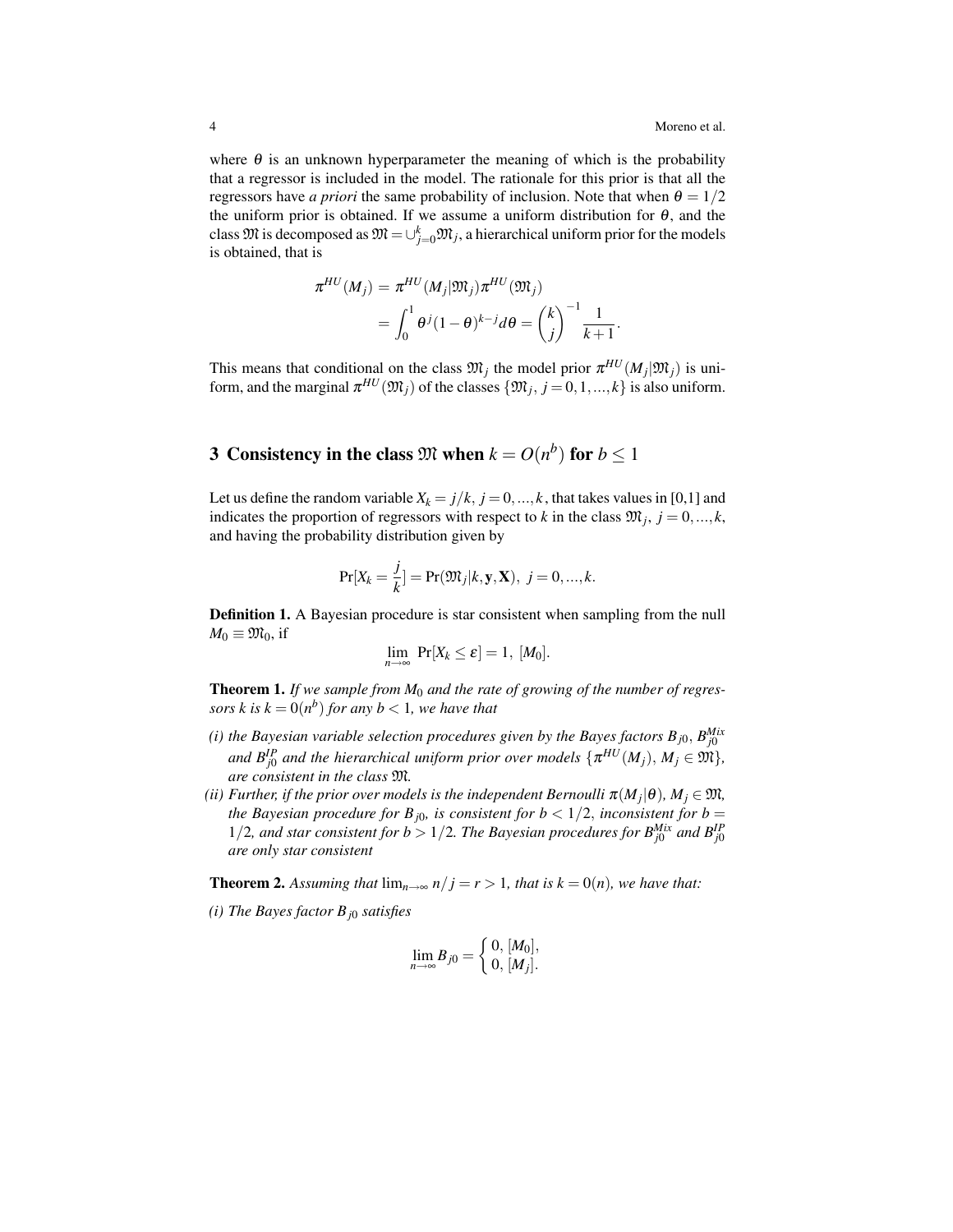On consistency of Bayesian variable selection procedures 5

*(ii) The Bayes factor BMix j*0 *is such that*

$$
\lim_{n\to\infty} B_{j0}^{Mix} = \begin{cases} 0, [M_0], \\ 0, \text{ if } \delta_{j0} < \delta_{Mix}(r), [M_j], \\ \infty, \text{ if } \delta_{j0} > \delta_{Mix}(r), [M_j], \end{cases}
$$

*where*

$$
\delta_{Mix}(r) = \left(1 - \frac{1}{r}\right)(e\ r)^{1/(r-1)} - 1.
$$

*(iii) The Bayes factor BIP j*0 *satisfies*

$$
\lim_{n\to\infty} B_{j1}^{IP} = \begin{cases} 0, [M_0] \\ 0, \text{ if } \delta_{j0} < \delta_{IP}(r), [M_j], \\ \infty, \text{ if } \delta_{j0} > \delta_{IP}(r), [M_j], \end{cases}
$$

*where*

$$
\delta_{IP}(r) = \frac{r-1}{(r+1)^{(r-1)/r}} - 1.
$$

Part (i) of this theorem means that when  $j = O(n)$  the Bayes factor for the *g*−prior with *g* = *n* asymptotically always chooses the null model, regardless the model from which we are sampling. Therefore, in the rest of this section we rule it out.

Parts (ii) and (iii) of this theorem means that for both Bayes factors  $B_{j0}^{Mix}$  and  $B_{j0}^{IP}$ there are small regions of alternative models around the null for which inconsistency holds. However, we can show that the inconsistency region of the former contains the inconsistency region of the latter so that  $B^{IP}_{j0}$  improves the asymptotic behavior of  $B_{j0}^{Mix}$ , the more so for values of *r* near 1.

### Lemma 1. *The following properties hold:*

- *(i) The inconsistency region of the Bayes factor for the intrinsic priors BIP j*0 *is strictly contained in the inconsistency region of the Bayes factor for the mixture of g*−*priors BMix j*0 *.*
- *(ii) In particular, for r* = 1 *the Bayes factor BMix j*0 *is inconsistent under any alternative model, while the*  $B_{j0}^{IP}$  *is consistent for*  $\delta_{j0} > 1/\log 2 - 1$ *.*

**Theorem 3.** Assuming that the potential number of regressors k satisfies that  $\lim_{n\to\infty}$  $n/k = s > 1$ *, and the hierarchical uniform prior for models* 

$$
\pi^{HU}(M_j)=\frac{1}{k+1}\binom{k}{j}^{-1}, M_j\in\mathfrak{M},
$$

*is used, the Bayesian variable selection procedures for either the Bayes factors BMix j*1  $or B^{IP}_{j1}, M_j \in \mathfrak{M}$ , are consistent when sampling from  $M_0$ .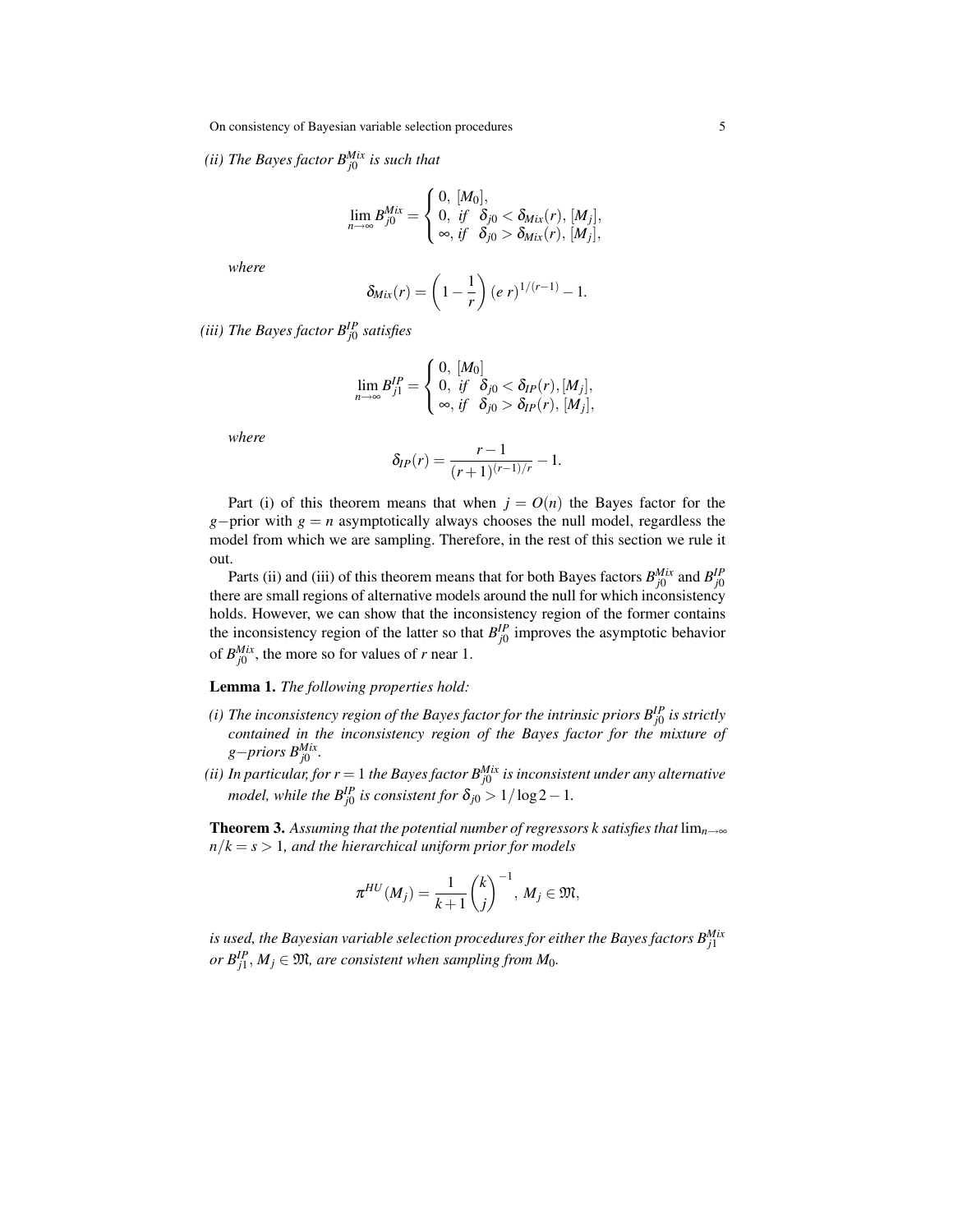### 4 Concluding remarks

When the potential number of regressors *k* grows at a rate  $O(n^b)$  for  $0 \le b \le 1$ , we have extended the pairwise consistency of Bayesian variable selection procedures to the consistency in the entire class of regression models  $\mathfrak{M} = \bigcup_{j=1}^{k} \mathfrak{M}_{j}$ . In this setting, the consistency of the posterior model probabilities depends not only on the Bayes factor but also on the prior over the class of models M.

The analyses have been carried out for three popular Bayes factors for model selection, which are based on the *g*−prior for  $g = n$ , on a mixture of *g*−priors and on the intrinsic priors; and the priors over the class of models: the well–known parametric independent Bernoulli  $\{\pi^{IB}(M|\theta), 0 < \theta < 1\}$ , and a mixture of them, the hierarchical uniform prior  $\pi^{HU}(M)$ ,  $M \in \mathfrak{M}$ .

Different conclusions are drawn when the rate of growth of *k* is  $k = O(n^b)$  with  $b < 1$ , and when the rate is  $k = O(n)$ . In the former setting the conditions to ensure the consistency of the Bayesian procedure are less stringent than in the later setting. A summary of the conclusions on the consistency of the Bayesian procedures when sampling from  $M_0$  and  $k = O(n^b)$  is given in Table 1.

| $k = O(n^b)$ | $B_{i0}$                      |               | $B^{Mix}_{\odot}$<br>and $B_{i0}^{IP}$ |               |
|--------------|-------------------------------|---------------|----------------------------------------|---------------|
|              | $\pi(M \theta)$               | $\pi^{HU}(M)$ | $\pi(M \theta)$                        | $\pi^{HU}(M)$ |
| b < 1/2      | Consistent                    | Consistent    | Star Consistent Consistent             |               |
| $b = 1/2$    | Inconsistent                  | Consistent    | Star Consistent Consistent             |               |
|              | $1/2 < b < 1$ Star Consistent | Consistent    | Star Consistent Consistent             |               |
| $h=1$        | does not apply does not apply |               | Inconsistent                           | Consistent    |

Table 1 Consistency of the Bayesian procedures when sampling from *M*<sup>0</sup> as a function of the Bayes factors and model prior.

A first conclusion we draw from Table 1 is that when sampling from  $M_0$  and the prior over models is  $\pi^{HU}(M)$ , a fully–Bayes hierarchical uniform prior, the Bayesian procedures for the Bayes factors  $B_{j0}$ ,  $B_{j0}^{Mix}$ , and  $B_{j0}^{IP}$  are consistent for  $b < 1$ , but for the non–fully Bayes prior over models  $\pi(M|\theta)$ ,  $0 < \theta < 1$ , the Bayesian procedure for  $B_{j0}$  is inconsistent for  $b = 1/2$  while the other two are start inconsistent. For  $b = 1$  the Bayes factor  $B_{j0}$  has to be ruled out of the inference and also the non–fully Bayes  $\pi(M|\theta)$ ,  $0 < \theta < 1$ . A second conclusion is that as far as consistency is concerned, the hierarchal uniform prior outperforms the independent Bernoulli prior, and consequently the uniform prior on all models.

When sampling from an alternative model  $M_T \neq M_0$  and  $b = 1$ , the Bayes factors are not consistent but there is a small region of alternative models around the null for which inconsistency holds. However, we have shown that the pairwise inconsistency region of the Bayes factor for the mixture of the *g*−priors strictly contains the inconsistency region of the Bayes factor for the intrinsic priors. In particular, we showed that when  $\lim_{n\to\infty} n/k = 1$  the Bayes factor for the mixture of the *g*−priors is inconsistent under any alternative model.